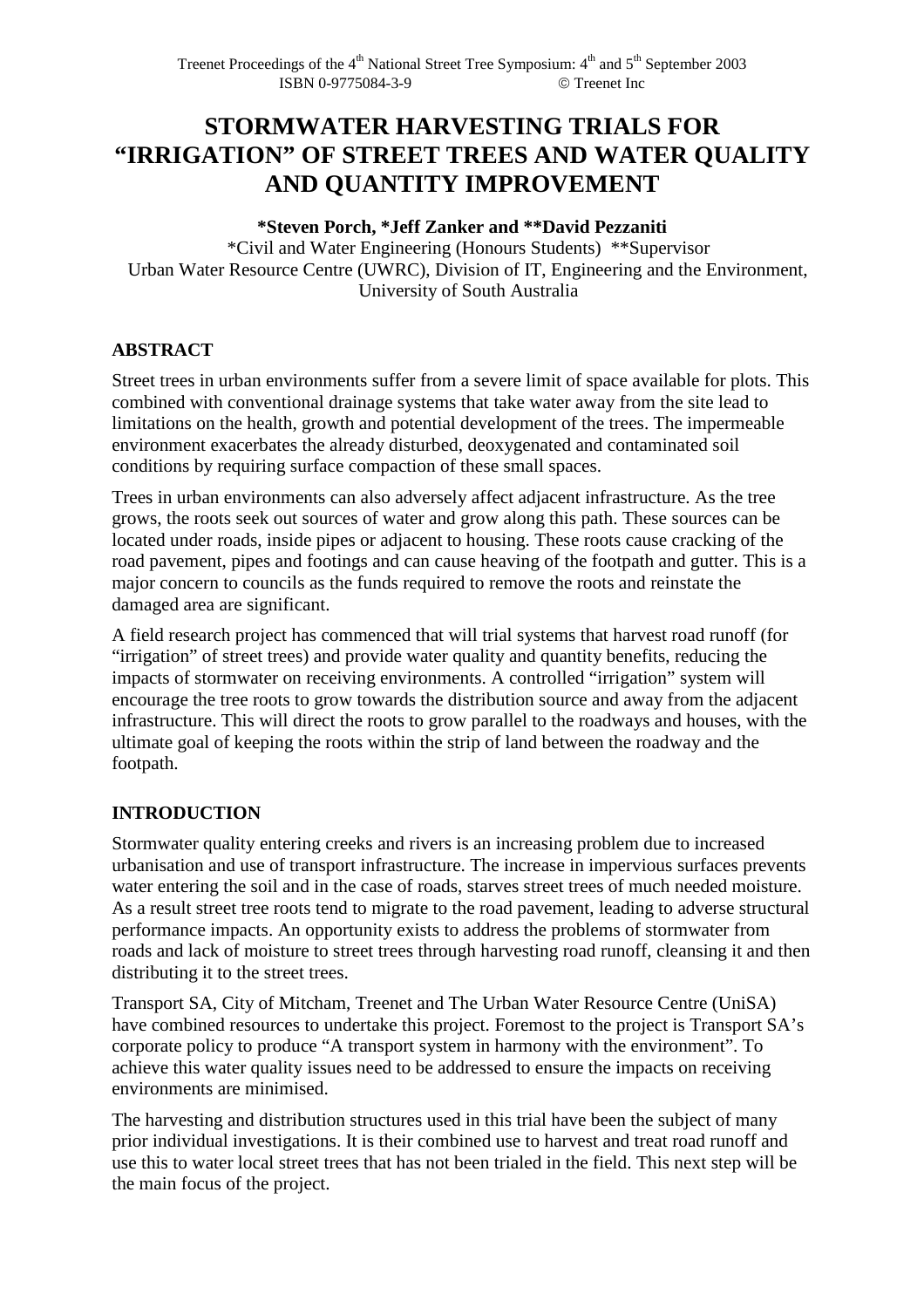## **BACKGROUND**

#### **Source Control Theory**

The management of urban stormwater quality is a critical issue affecting the environmental conditions of natural watercourses and our coasts. With ever-increasing pressure placed on existing urban drainage infrastructure, solutions such as "source control" is, in most cases, the only feasible measure available to local government authorities. This concept avoids the historical 'end of pipe' solutions prevalent with drainage design in previous years where the water is directed out of the catchment and treated as a whole at the end of the system.

Source control of stormwater involves both the water and pollution contents of runoff being retained on-site by employing methods that hold rainwater where it falls and which preserve the intrinsic water balance of the local area. This practice may reproduce hydrological behaviours bearing close resemblance to those of the original forested catchments they replaced.

#### **First Flush Theory**

The "first flush" is the first surge of flow during a rainfall event that conveys "built-up" pollution on roadways to the drainage system. The latter part of a long rainfall event will produce a pollution load of much lower concentration than that experienced during the "first flush", this phenomenon is most obvious in arid climates like Adelaide. A paper titled "Water Pollution in Urban Environments" (1995) indicates the first flush may contain 30–50% of the total runoff, but carry 60-90% of the pollutant load. Therefore the harvesting devices were designed to capture only the 'first flush' component of the runoff allowing it to capture a high concentration of pollution with a minimal volume of runoff.

#### **Environmental Effects of Road Runoff**

Typical road runoff may consist of gross pollution or litter (>4mm diameter), suspended solids (<4mm diameter), heavy metals, hydrocarbons (fossil fuel based), nutrients, biochemical oxygen demand (BOD), herbicides and asbestos. The bulk of these pollutants are as a result of vehicle and road interactions, including braking, accelerating, turning, idling and the actual physical break-up of the pavement itself (Argue *et. al.* 1999).

Contaminated road runoff can have a profound effect on receiving environments, whether they are a watercourse or on-site infiltration. Likewise the constituents of road runoff affect both marine and freshwater ecosystems.

Perhaps the biggest effect on the environment is from the high load of sediment and suspended solids entering the receiving waterways. This increases the turbidity and therefore reduces the amount of light penetrating the surface. This affects the feeding and photosynthesis of many aquatic species (Water pollution in Urban Environments 1995). In addition to this, nutrients and other organic matter deoxygenate the water, causing death to much aquatic life and allowing nuisance plants to thrive. In the long term the water bodies become silted up, restricting flow and continue to release toxicants or nutrients into the environment.

Hydrocarbons also have a profound effect on receiving environments, particularly the long chain polycyclic aromatic hydrocarbons (PAHs) (Argue *et. al.* 1999). Short chained PAH's break down in a number of days, but it is the long chained PAH's which cause long term damage to the environment as they often require years to break down.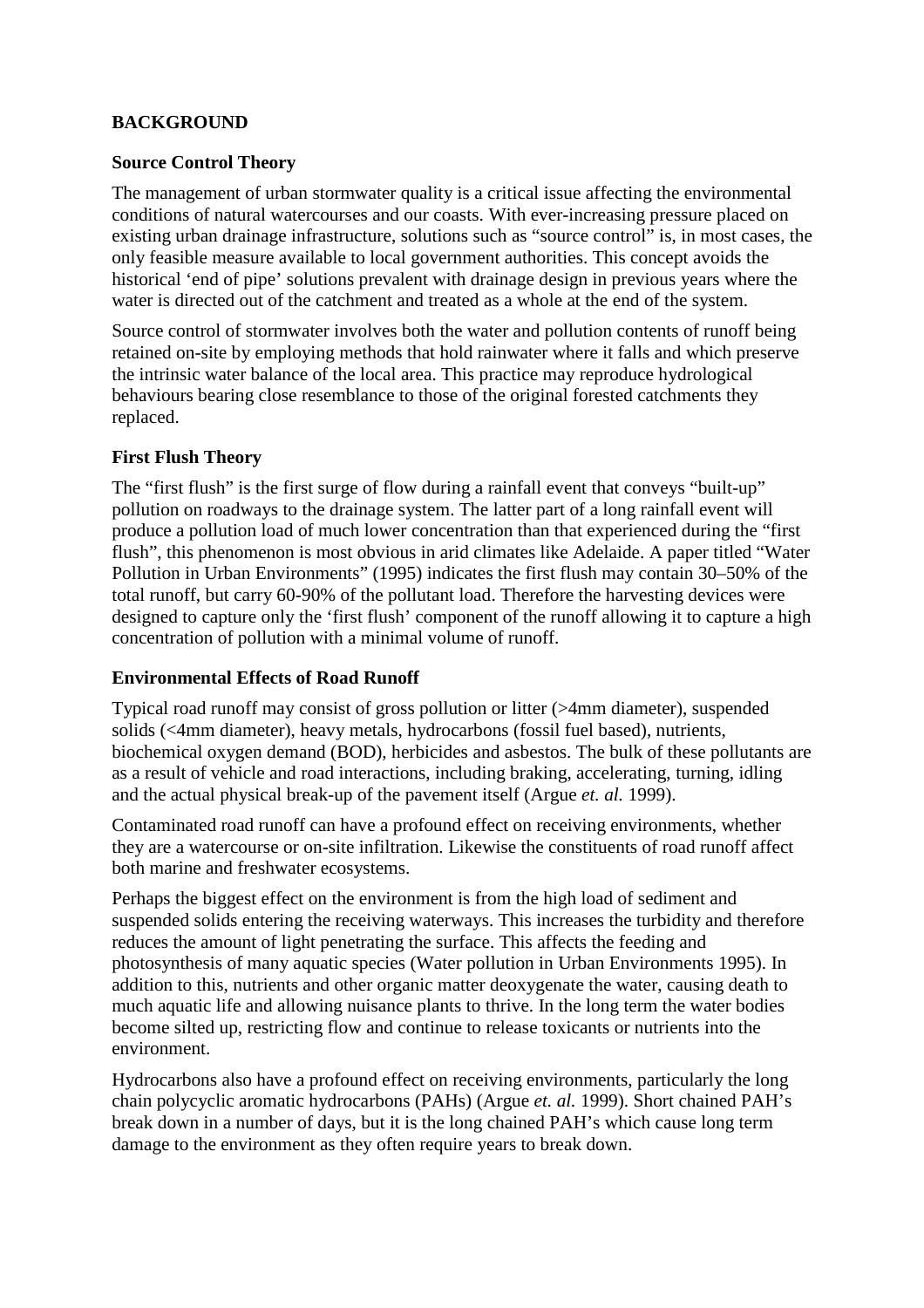This project is not concerned with the collection of gross pollutants as there are gross pollutant traps (GPT) implemented downstream of the project area to protect the waterways. Though it is acknowledged that these contaminates are recognised as a problem if deposited in the natural environment.

## **METHODOLOGY**

## **Design Philosophy**

The final designs for this project incorporated a wide range of concepts and ideas. These ensured the suitability of the designs in conjunction with our project aim and objectives. These include

- harvesting and treatment of "First Flush" road runoff
- ensuring designs have no adverse affects on adjacent infrastructure
- irrigation of street trees
- ease of installation and minimise maintenance

In consultation with stakeholders it was decided that three of the original designs would be used in the trial. These designs included Permeable Paving, Terrabond and a modified Side Entry Pit (SEP) with a channel insert. Each of these designs is composed of three sections; Harvesting Component, Treatment Section and a distribution trench common to each design.

Figure 1. indicates the site outlay for all three designs. The specific harvesting and treatment section vary for each and therefore individual diagrams for the Permeable Paving, Modified Side Entry Pit and Terrabond are contained in Figures 2, 3 and 4 respectively.





## **Permeable Paving**

The specification for the Permeable Paving provided by Boral (2003) was adopted in this project. This required the paving blocks (80mm deep) to be bedded on 5mm screenings, 50mm thick, underlain by geotextile fabric. This 'upper layer' must be structurally supported by a 350mm thick, free-draining clean crushed stone section containing 20mm size gravel with 30% voids, although these dimensions and sizes can vary depending on the site requirements.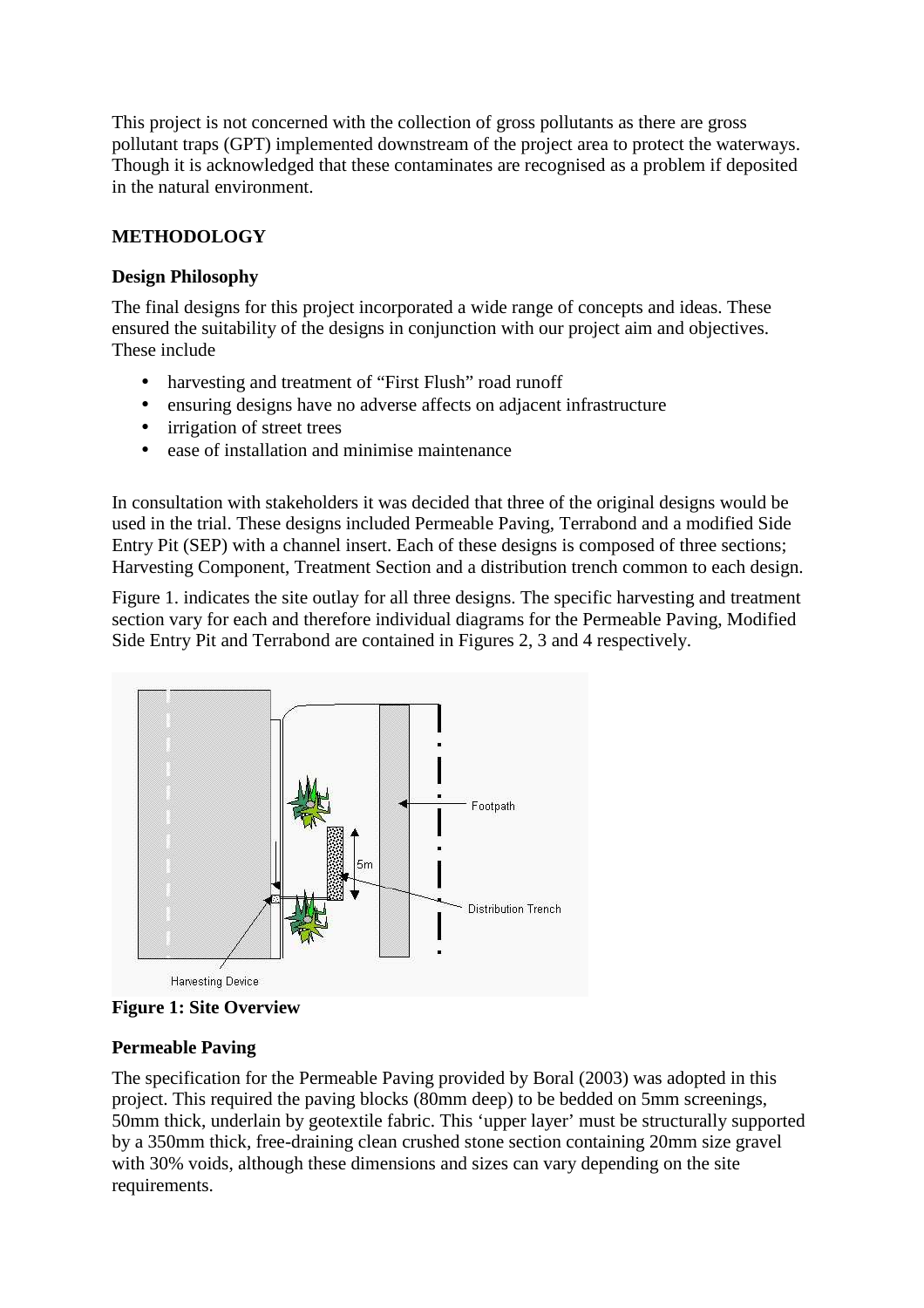The key to the infiltration performance of this system is, undoubtedly, the restriction to flow, which takes place at the geotextile layer. (Rommel *et al.* 2001) The 350mm deep gravel section may be used for initial storage of the infiltrated runoff before discharging to the trench. This gravel section is viewed as a secondary filter offering relatively small resistance to the passage of flow through it and retaining little if any sediment. (Suarman, M. *et al*. 1996)



**Figure 2: Cross Section of Permeable Paving Sub-Structure** 

One of the concerns with the permeable pavers design is the rate of clogging and its expected lifespan. Previous studies undertaken have involved impervious/pervious areas of 1:1. In this design the area of permeable pavers is quite small relative to the area of runoff and it is anticipated that the rate of clogging will be higher as the pavers are subjected to a greater volume of runoff and subsequent pollution load.

# **Modified Side Entry Pit (SEP)**

This design involves the adaptation of existing drainage infrastructure in the implementation of source control theory. This will involve inserting a channel at the upstream section of the SEP refer Figure 3. The initial stormwater is captured in the channel and directed to a receiving pit located at the rear of the SEP. The pit will be layered with geotextile allowing filtration of the captured runoff. The entire system will be designed to fully hold the first flush volume incident from the catchment only. Once at capacity the remaining runoff will overflow the channel and be directed to the municipal drainage system.



**Figure 3: Modified Side Entry Pit (SEP)**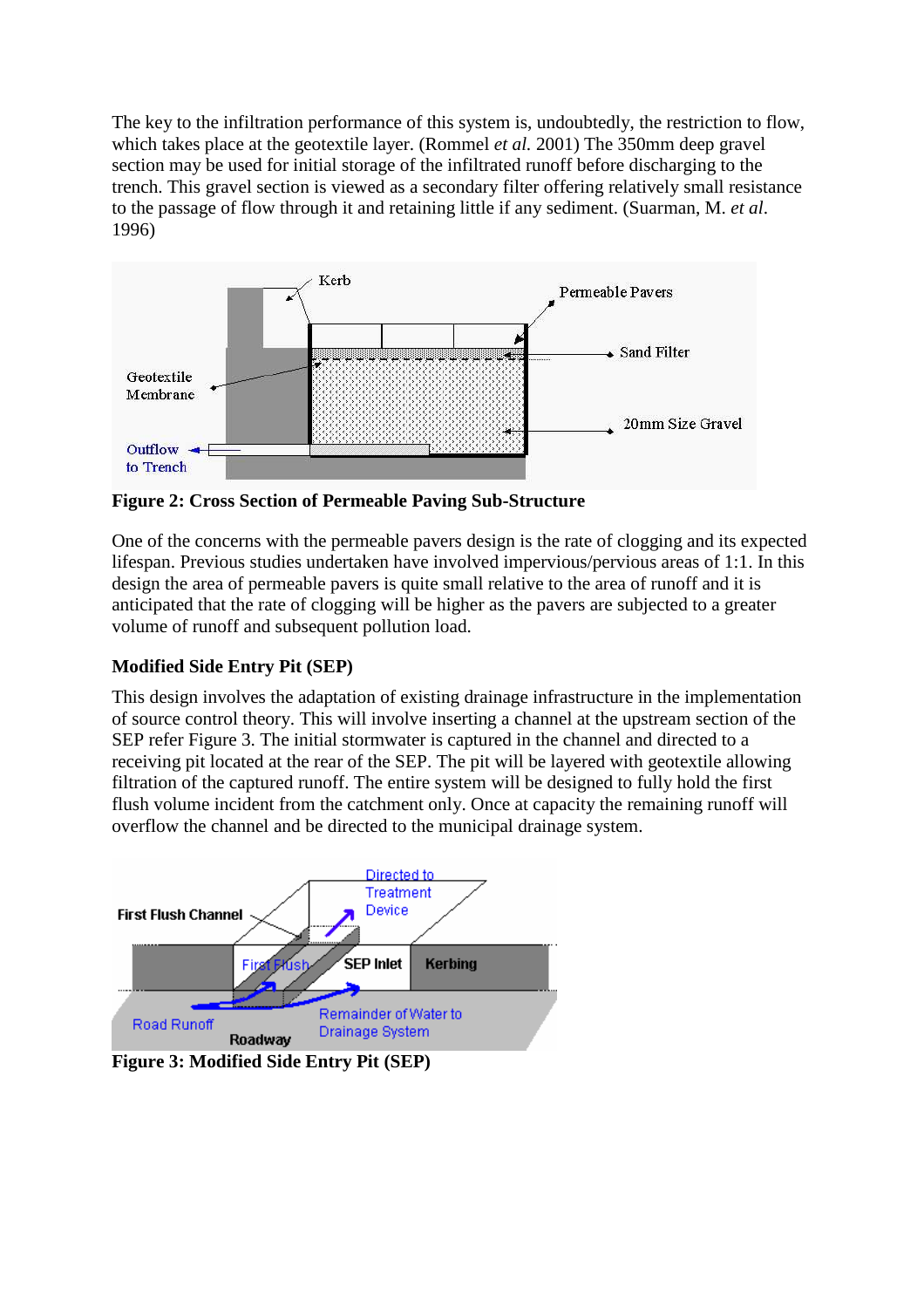# **Terrabond**

A recent product introduced to the market is Terrabond, which is similar in performance to a porous paver or surface. The device is formed by binding particular sized gravel with an extremely strong resin, such that it contains almost 50% voids (Terrabond 2003). The manufacturer of Terrabond Systems Ortis Holdings Pty. Ltd., states the product has extreme bearing capacity, but due to a lack of technical data it is assumed this is only the case when underlain by a strong material. The product is therefore suitable for some vehicular loading. It is normally installed around trees in paved urban environments, thus enabling the trees to receive water that they normally cannot because of an impermeable surface. However, the device can be installed anywhere that requires a porous surface to remove water, including a roadside gutter as in this project refer Figure 4. The product can be specified in varying thicknesses, shapes and gravel sizes.

## **Infiltration Capacity**

There has been very few trials performed on the Terrabond product and before it could be used in the project some testing was deemed necessary. Recent testing of the Terrabond in the gutter of a road test rig by Pezzaniti (2003) at the University of South Australia revealed the following infiltration rates using both a fine and coarse

gravel product. The road rig was firstly set to a 4% slope and various flows were released down the gutter to see how effective the device was at removing water from a steady gutter flow. The same procedure was then repeated with the test road rig set at only 0.25% slope.



**Figure 4: Cross-Section of Terrabond Kerb Installation** 



**Figure 5 Test Road Rig showing Terrabond installation in gutter**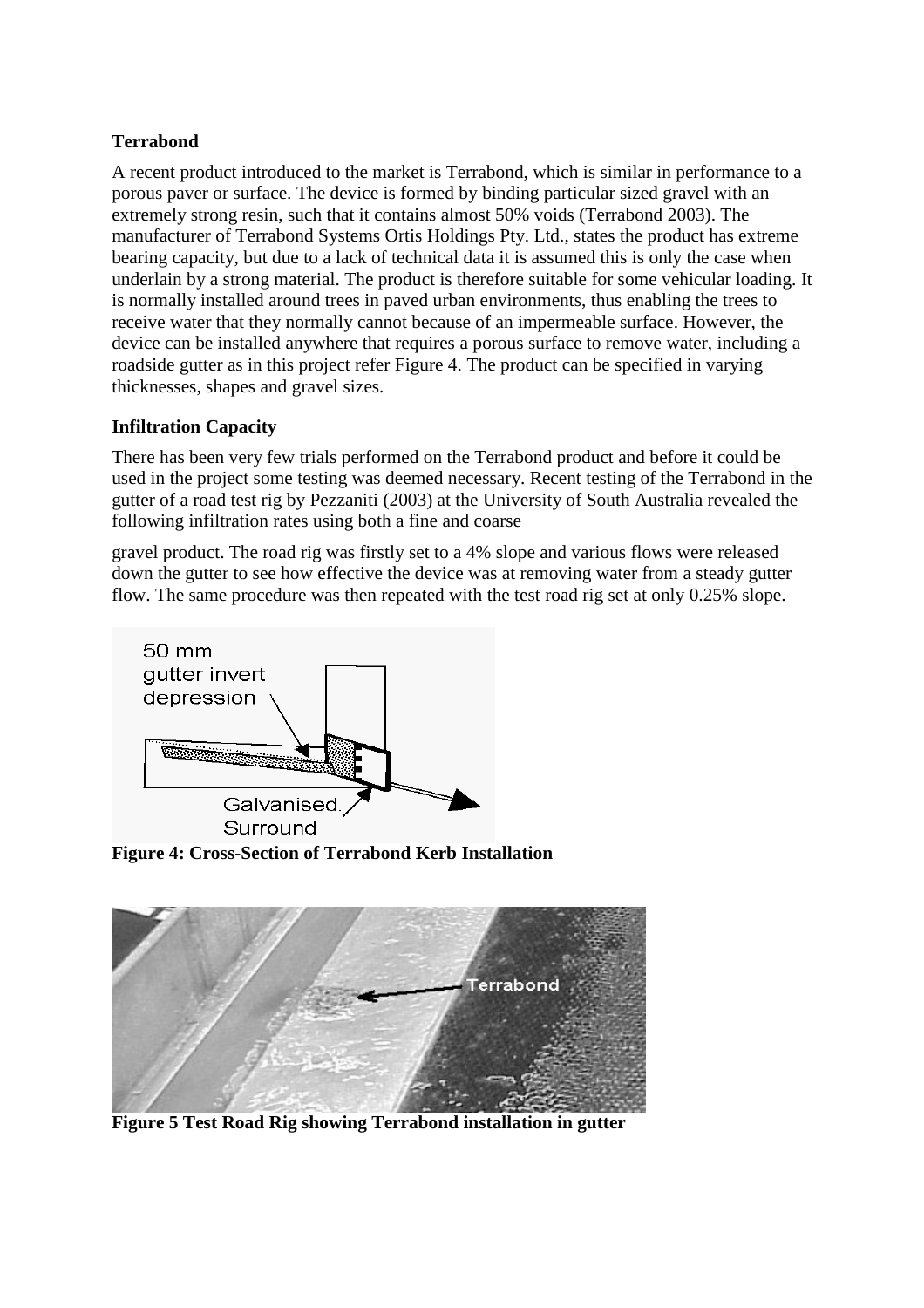The testing yielded a minimum infiltration rate of 13.2 L/min for the fine gravel Terrabond on the 0.25% grade rig with a roadway flow of 2 L/s. At the other extreme the maximum infiltration rate of 30 L/min was recorded for the coarse gravel Terrabond on the 4% grade test rig with a roadway flow of 240 L/s. As expected the larger gravel devices had a higher infiltration rate than the finer gravel mix.

The testing was performed using clean water and there is no recorded testing using a simulated pollutant load. If the product blocks up internally, the infiltration rate of the device will reduce accordingly and less water will subsequently be harvested. As such during modelling of the device a 50% blockage and therefore 50% reduction in infiltration rate was used. A benefit of the design is that the Terrabond instillations will be removable and can therefore be cleaned periodically.

In this design the Terrabond unit acts as the harvesting device and also the cleansing device. Again there has been no testing performed on the product in this respect, but it is assumed that the device due to its matrix structure will provide at least coarse filtration. This is one aspect of the design that will need to be closely monitored.

# **Distribution Trench**

The trench will be filled with free-draining clean crushed stone of 14mm size with 30% voids, a porous pipe from the harvesting device will be passed through the gravel bed to evenly distribute the water over the entire length of the trench. The dimensions of the standard trench are 5000:600:300mm (LWD) which yields a storage capacity of 270L. Each trench is sized to fully contain only the 'first flush' volume of water harvested. The stormwater will be stored in the cavities between the stones whilst it slowly percolates into the surrounding soil through the geotextile.

There will be five trench trials undertaken as part of this project. One type will be entirely encased within a geotextile membrane and the second will also have a geotextile surround but will incorporate an impermeable base and lip at the edges allowing captured water to be stored for uptake by the trees during extended dry periods.

The third trial will involve a trench 150mm deep as opposed to the standard depth of 300mm. The smaller trench will allow evaluation of designs capturing only 135L of first flush. In relation to the average annual stormwater runoff retained, the cost -benefit is significantly better for the larger trench system as most of the expense is involved in the collection component. However this smaller volume will enable the distribution from one collection device to be spread over more sites by interconnecting the smaller trenches and thus perhaps benefiting more trees.

## **Monitoring**

In this project there will be 4 monitoring components. When combined they will provide an overall assessment as to how successful the devices are at achieving their aim and what effects the systems are having on the surrounding environment.

The major component will be a network of moisture probes. These probes can be inserted into the tubes and moisture is measured at vertical spacings of 100mm. This will provide details of the horizontal and to a lesser degree the vertical movement of water through the soil, giving an indication of the wetting bulb surrounding the trench. Adjacent to the road pavement and footpath there will be a moisture monitoring tube, this will be particularly important in indicating whether water is migrating into the road pavement. A key requirement of this project is to avoid adverse moisture interference with adjacent infrastructure.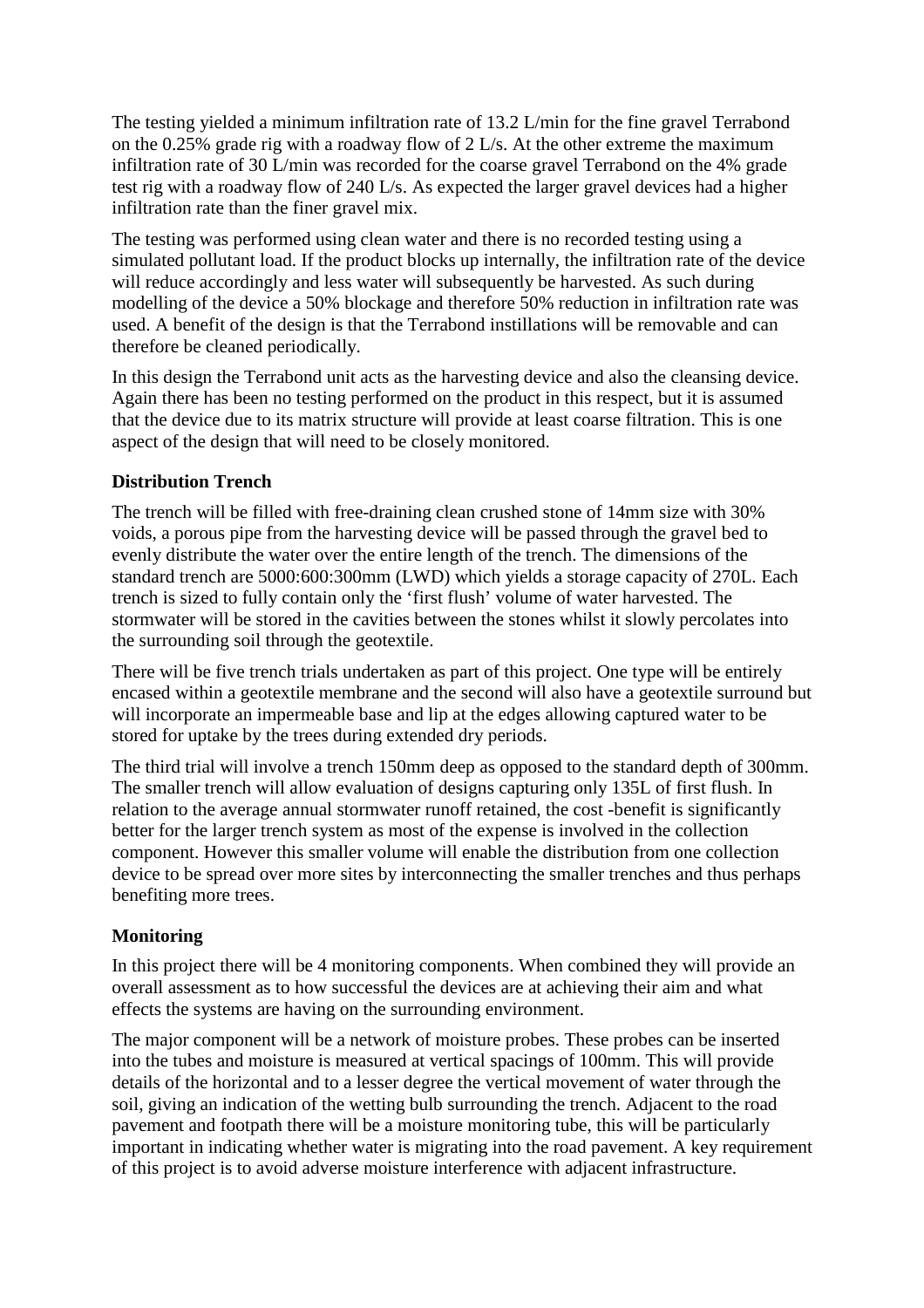The water level in the trenches will be monitored. This will produce data on how frequently the trench fills up, how long it takes to drain and also allow water samples to be extracted for monitoring the quality of water entering the soil.

Moisture monitoring at a control zone will be carried out to assess 'normal' site conditions. The control zone will be located sufficiently far away to ensure they are not influenced in any way by the distribution trenches. By comparing the data recorded by the control tubes and the other moisture monitoring tubes, conclusions will be drawn as to how effective the distribution trenches have been at evenly distributing the water to the soil.



**Figure 6 Location of Monitoring Tubes**

An important aspect to the three components detailed above is that the data will be continuously logged. This will provide the highest level of accuracy and consistency. Without accurate data a comparison between the systems is somewhat meaningless and the outcomes may be misleading, as the full picture is not realised.

Lastly the street trees will be visually inspected by Treenet staff and compared to those trees outside the trial site. This will indicate the trees general health and its growth rate relative to a traditionally maintained street tree.

At both the start and the end of the project a sample of the soil will be taken from the site. This will allow the determination of any soil contamination that has occurred due to infiltration of the treated runoff.

# **CONCLUSION**

To summarise the designs, there are essentially 3 harvesting devices. The permeable pavers, Modified SEP and the Terrabond. In all but the modified SEP design, the harvesting device is also responsible for the cleansing of the road runoff. The modified SEP will however, have a separate collection and filter pit that the water is required to pass. In all designs the water is then gravity fed through a pipe to a distribution trench.

These systems have been designed to minimise impact on the surrounding infrastructure and are easy to install and require minimal maintenance.